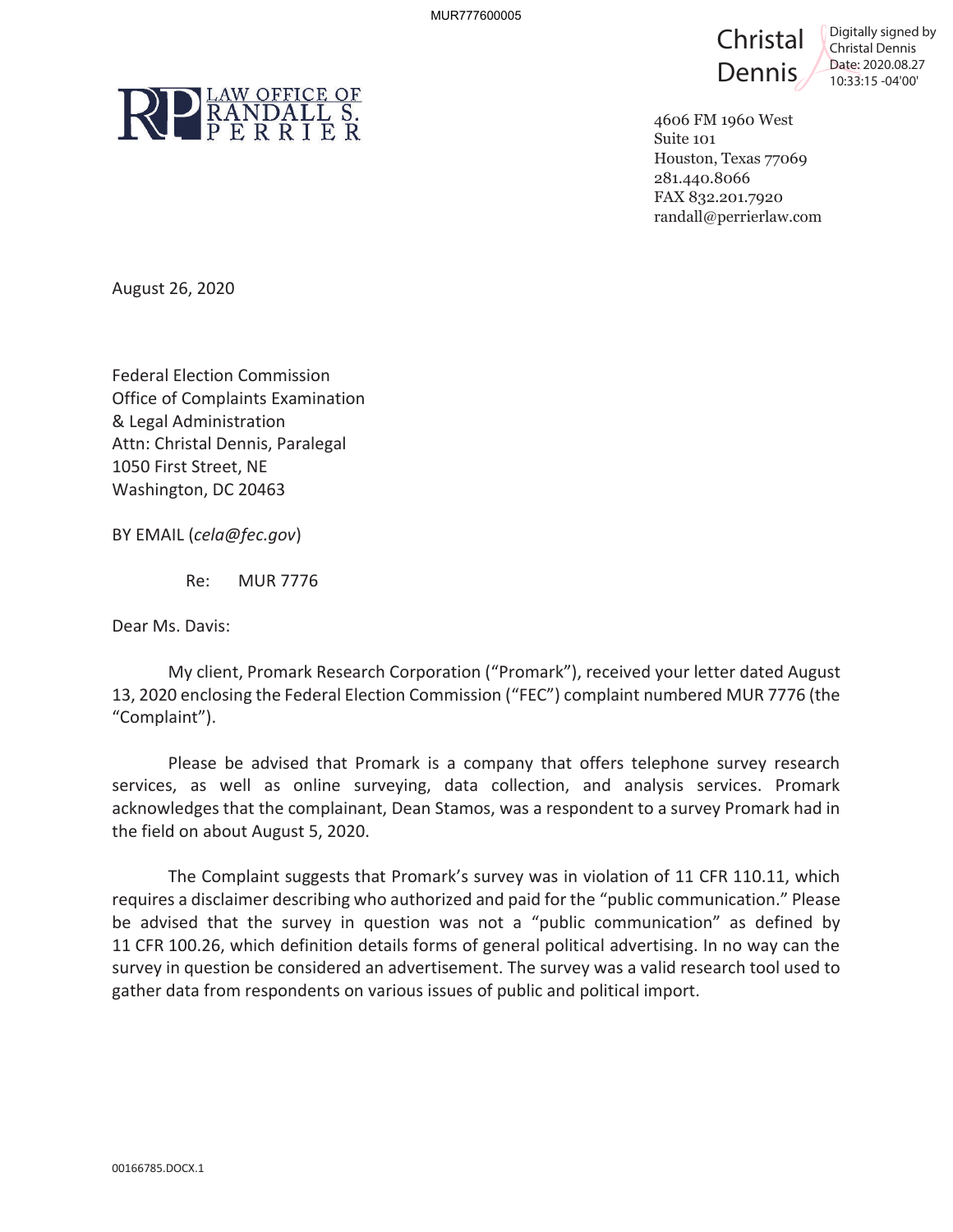Please do not hesitate to reach me by telephone at 281.440.8066 or email at *[randall@perrierlaw.com](mailto:randall@perrierlaw.com)* should you need any additional information to adjudicate the Complaint. Please do not hesitate to reach me by the<br>
star complaint.<br>
Complaint.<br>
Sconting the Second Statement of Designation of Counsel<br>
Statement of Designation of Counsel<br>
Next Statement of Designation of Counsel<br>
Next Statement

Very Truly Yours,

Randall S. Perrier

Enclosure Statement of Designation of Counsel